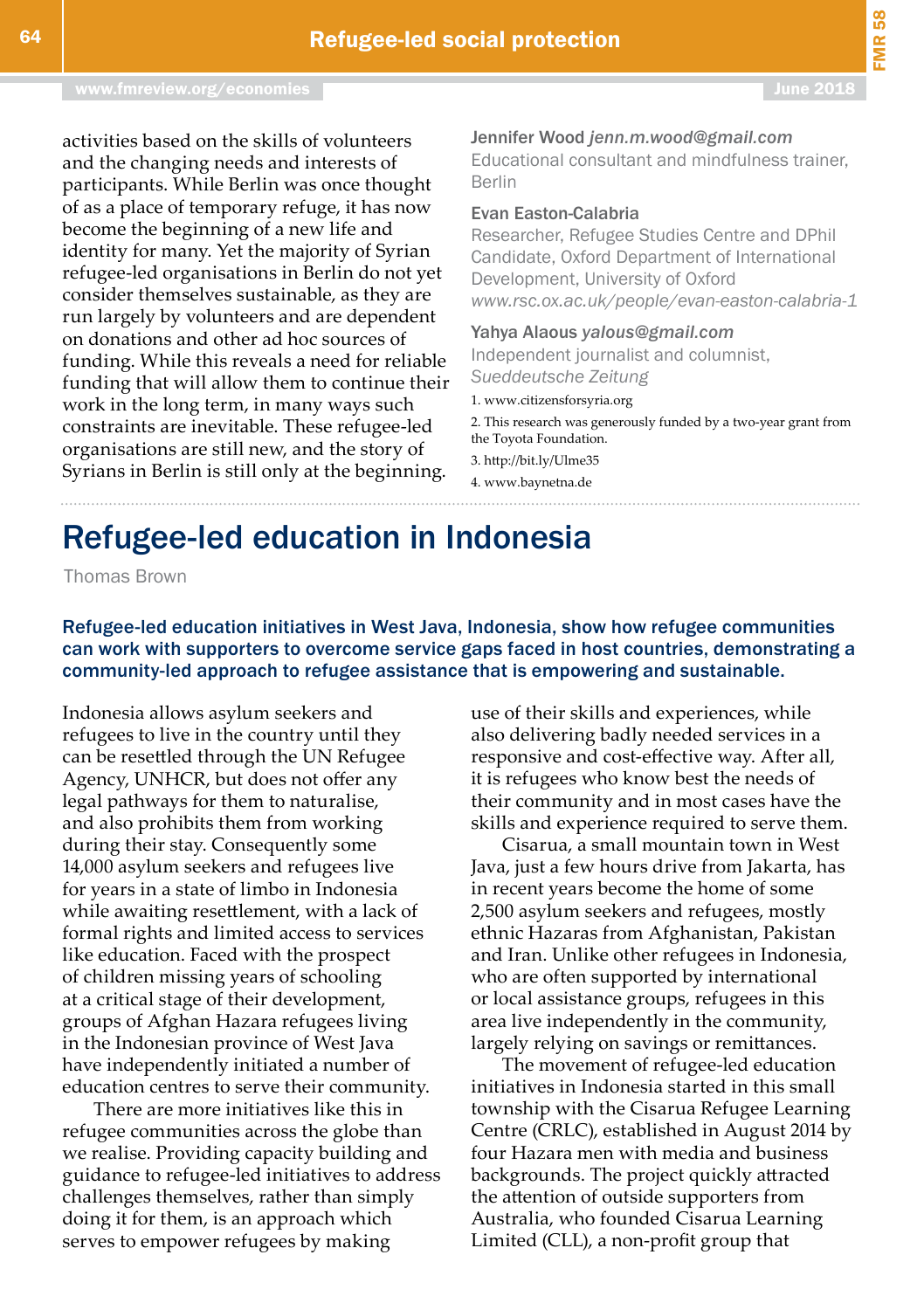supports the centre. Following the success of the CRLC, two further refugee-led education hubs were opened in 2015 by different groups of Hazara refugees – the Refugee Learning Nest (RLN) and the Refugee Learning Centre (RLC). There are now five such education centres operating in the area, which are independent but all follow the same basic model established by CRLC.

Between them, the five learning centres serve approximately 300 children aged 5–16, as well as providing English education for adult refugees. Each centre is run by refugee volunteers, who fulfil administration, management and teaching roles. Modest fees charged to parents are supplemented by donations from benefactor groups or private individuals, usually from abroad or from expatriate communities living in Indonesia. Some of the centres have also formed strong relationships with international schools and civil society groups in Indonesia. Members of the community are often called upon to support the schools by lending their skills, whether in cleaning, maintenance or construction, and community members are heavily involved in decision making within the schools through regular meetings.

The curriculum has a distinct focus on English since refugees are hopeful they will be eventually resettled in an English-speaking

country or one where it is a common lingua franca. Having a strong command of English will not only enable faster integration with a new host community but is also perceived to strengthen their chances of being accepted for resettlement. The use of English is also important for inclusivity; while most of the children, like their teachers, are ethnic Hazaras, there are also a number of students from Iraq, Myanmar and Sudan.

In addition to providing vital education for children, these centres also support a range of additional activities that benefit the wider refugee community. Depending on

the skills that refugee volunteers can offer, the centres support English classes for adults, sports programmes, communitybased health workshops, vocational skills-sharing programmes, and arts and handicraft classes for women refugees.

One of the most popular activities in the learning centres is football, which is hugely popular with both students and teachers. Each centre has a coach who runs training sessions and matches, which are open to women and girls as well as men and boys. These activities act as community gatherings for both participants and spectators, and the benefit of such activities on the mental well-being of those involved should not be underestimated.

Besides the learning centres, there are a number of other notable refugee-led initiatives operating in the Cisarua area. The Refugee Women Support Group Indonesia is run by a young Hazara woman, and focuses on textiles and jewellery making. The group also conducts workshops on health (including reproductive health) and hygiene, sexual and gender-based violence, and family planning. The group sells their textile products in stalls in Jakarta and Australia through a Melbourne-based non-profit organisation.

Through such refugee-led initiatives volunteers are able to put their skills to use and make an impact on their community,



A young refugee volunteer teaches her students in the Refugee Learning Centre in Cisarua, Indonesia.